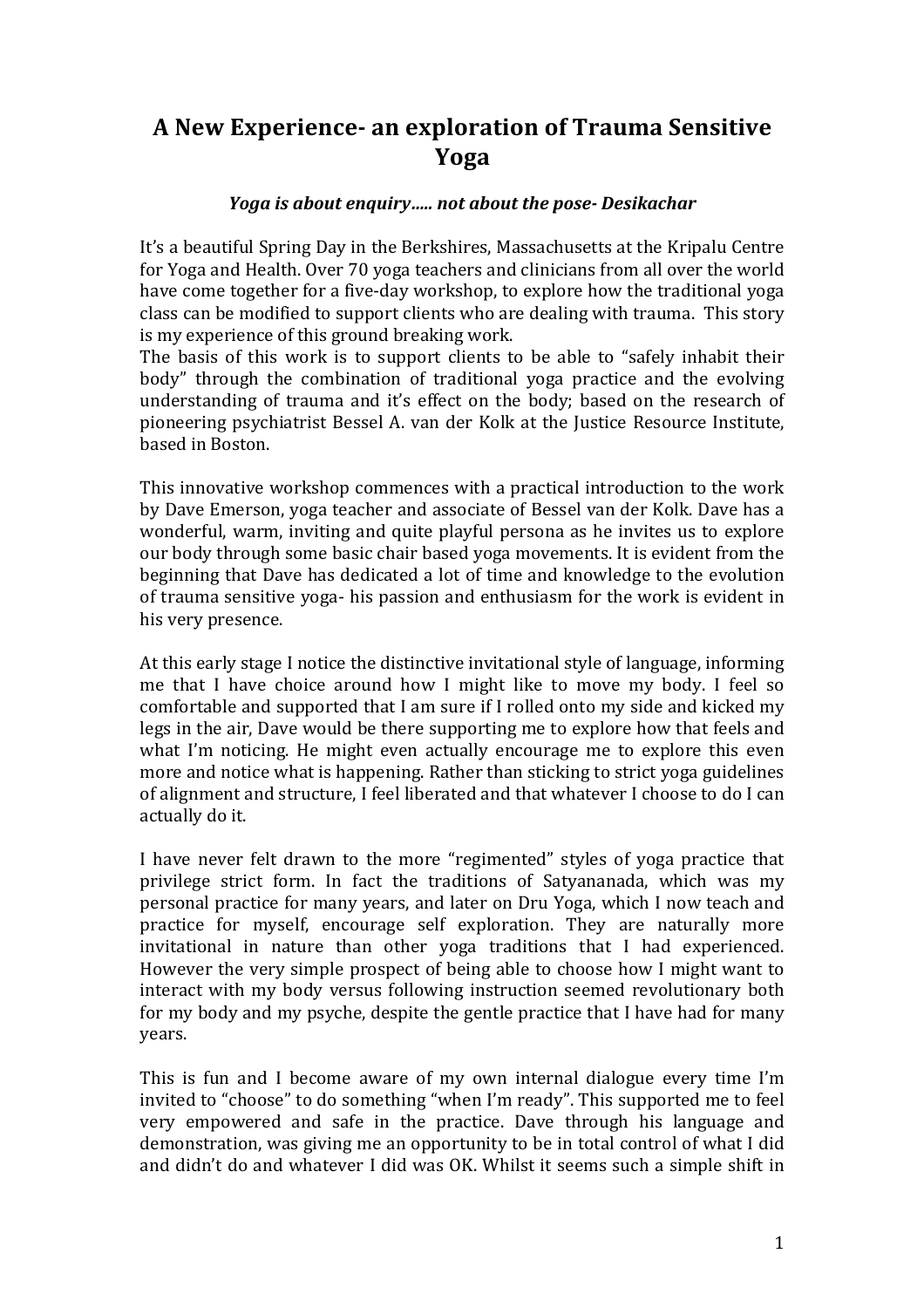focus to offer choice of participating in a certain way, the greater awareness for me became that actually **you have to first choose** to explore and notice rather than be **told to explore and notice**- it's a subtle distinction but what I was beginning to discover, an important one.

As voga teachers we can be so vested in the instruction and correct alignment. I was struck by the fact that we had inadvertently taken the option of choice and personal responsibility out of the class experience. It was a profound experience as an experienced yoga teacher to be offered choice and the invitation to explore different postures rather than rigidly adhering to a prescribed set of alignment points. This is not to suggest that the practice is unsafe but more invitational and exploratory. 

After this first introduction I am left wondering... if this experience felt revolutionary and freeing for me, how might a person who is not able to inhabit their body on any level as a result of trauma, experience this class? This question was answered in a variety of ways over the coming days  $-$  not only in what the research in telling us but in hearing the personal accounts of survivors of PTSD and how this style of yoga has supported them to "come home" to their body.

### *"The memory of trauma is imprinted on the human organism.... I don't think you can overcome it unless you learn to have a friendly relationship with your body." Bessel A.van der Kolk*

In the next part of the program, Bessel van der Kolk takes us through the latest neuroscience around the effect of trauma on the brain. It is not within the scope of this review to go into the detailed neuroscience of trauma. For that, you might want to read van der Kolk's book, **Traumatic Stress- The Effects of Overwhelming Experience on Mind, Body and Society.** He wrote this book in conjunction with Australia trauma expert Alexander McFarlane and associate Lars Weisaeth. 

Van der Kolk discusses the phenomena of PTSD clients- they tend to lose their way in the world and their bodies continue to live in an internal environment of the trauma. It is difficult for the person to take pleasure in the moment as the body keeps replaying the past. One of the guiding principles of Trauma Sensitive Yoga (TSY) is to support the body to feel strong and comfortable which will help the trauma survivor to experience the present rather than re-experiencing the past. 

Van der Kolk highlights the main challenge for trauma sensitive clients- that is the ability to learn how to modulate the arousal that they feel in their body. Yoga can assist in this by supporting clients to increase their capacity for internal awareness- basically they learn to notice what is going on inside and to be able to better regulate their limbic system responses.

#### **Domains of a Trauma Sensitive Yoga Class**

As the workshop continues, Dave Emerson introduces some of the early outcomes of the work being done at the Justice Resource Institute (JRI) in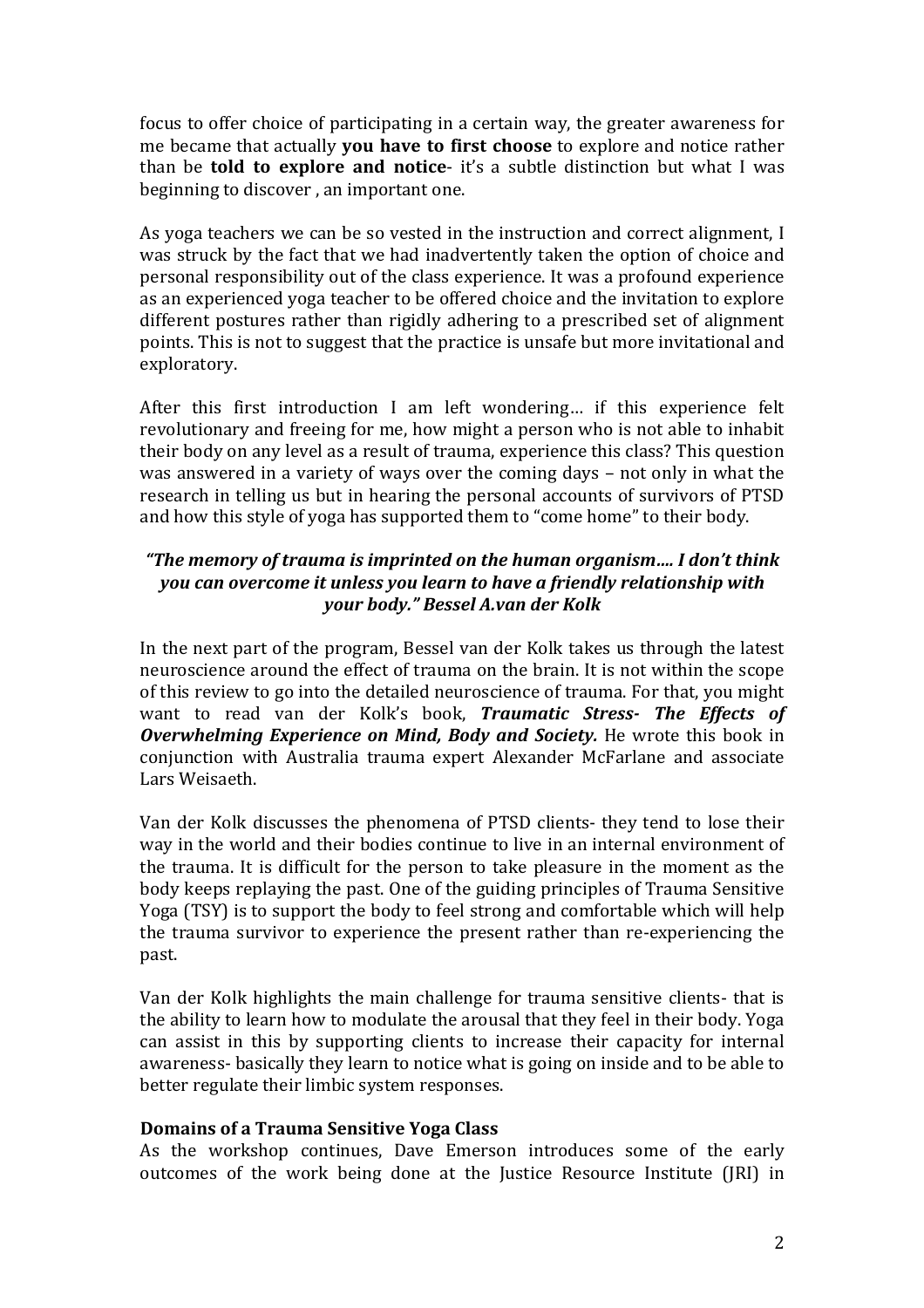relation to Trauma Sensitive Yoga. In a pilot study to look at the impact of trauma sensitive voga on PTSD symptoms, after eight weeks of gentle 75minute sessions, participants reported the following outcomes. (Emerson, 2009 p124)

- Increase in positive emotions and a decrease in negative emotional experiences
- $\bullet$  Increase in their physical vitality
- Increase in body attunement

To ensure a safe and effective environment for the Trauma Sensitive Yoga class, Emerson recommends the following modifications to a normal yoga class. (Emerson, 2009 p 125)

- Have windows covered if they are open to the general public.
- Lighting is soft, but not too dark.
- Mirrors may be a distraction- if mirrors are present it's important that clients aren't facing into them.
- Work to minimise external noise where possible.
- Ensure that no-one enters the class once it has commenced.
- Have enough chairs, mats and props for everyone. It's preferable not to use straps in the room due to potential trauma associations.
- It's preferable not to use Sanskrit terms in the class as they may cause confusion and potential provocation.
- Be sensitive around language used. Trigger words may include words such as relax, pelvis.
- Use "us" & "we" versus "you" & "I"
- As a teacher be safe, predictable and consistent- this encompasses aspects of the teacher's presentation such as modest dress and awareness of how the teacher uses their own body and their reactions to events in the class. This also allows students to challenge themselves as they are ready and in their own way.
- Use the lower register of the voice, as it is more soothing for students.<br>• No physical adjustments.
- No physical adjustments.
- Music may assist in the person taking their attention away from their body when the purpose of the class is to encourage the client to have a connection and relationship with their body.

## **What are trauma survivors saying about this work?**

As part of this five-day workshop, clinicians and students of TSY were invited to a half-day panel to tell their story. This was a profound morning of discovery to hear war veterans from both the Vietnam campaign as well as current campaigns in Afghanistan who are dealing with PTSD.

I was left with the profound awareness of how we all need to be able to make some meaning of these horrific events as part of a way to complete our storyeither as a participant or as a witness to the horror of each survivor's story. I was deeply touched by the courage of these survivors to even turn up to a yoga class. It requires great compassion and an educated awareness around trauma in each TSY teacher to ensure that their students feel safe and supported. For one